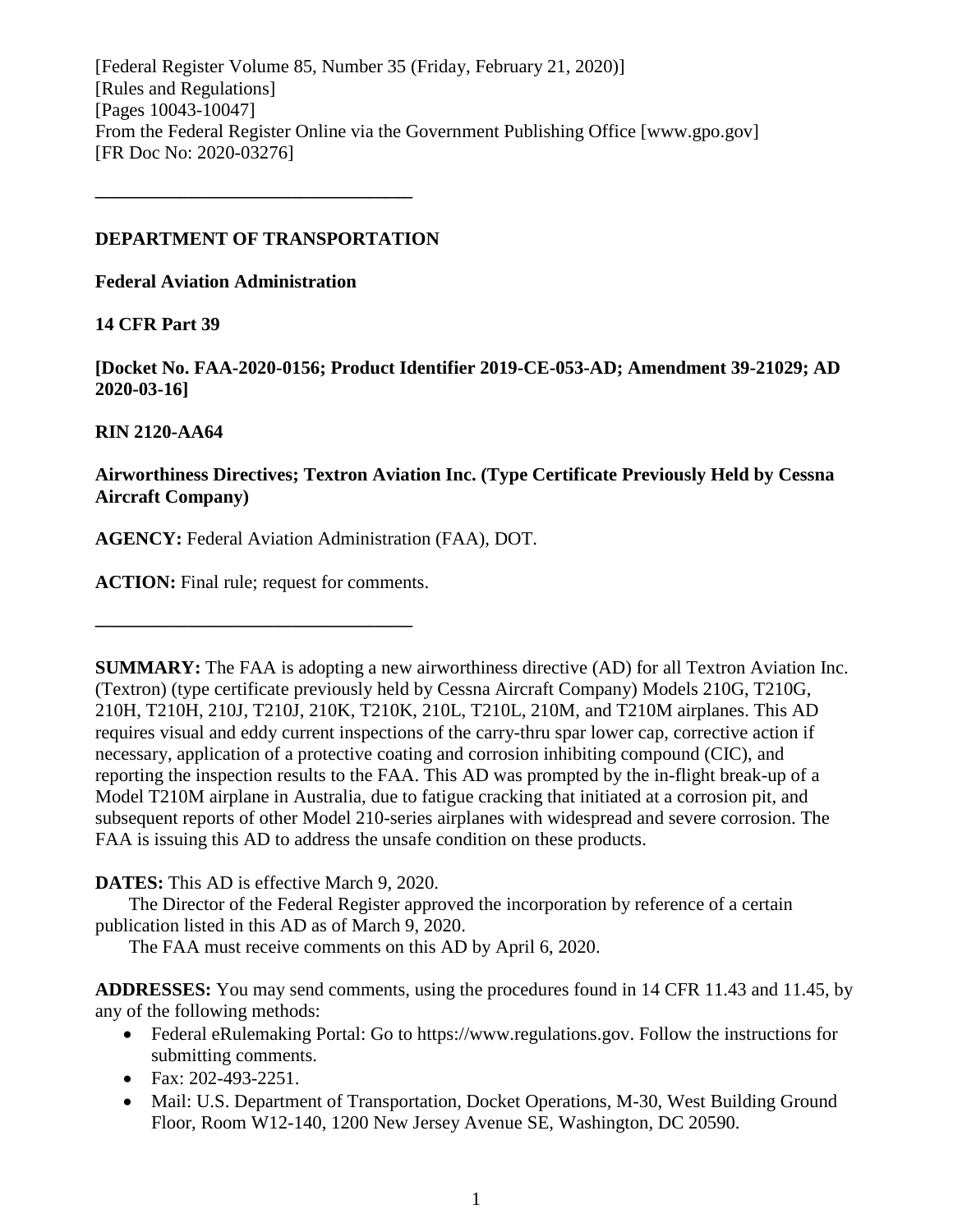• Hand Delivery: U.S. Department of Transportation, Docket Operations, M-30, West Building Ground Floor, Room W12-140, 1200 New Jersey Avenue SE, Washington, DC 20590, between 9 a.m. and 5 p.m., Monday through Friday, except Federal holidays.

For service information identified in this final rule, contact Textron Aviation Inc. One Cessna Boulevard, Wichita, Kansas 67215; phone: (316) 517-6061; email: structures@txtav.com; internet: https://support.cessna.com. For information on the availability of this material at the FAA, call (816) 329-4148. It is also available on the internet at https://www.regulations.gov by searching for and locating Docket No. FAA-2020-0156.

### **Examining the AD Docket**

You may examine the AD docket on the internet at https://www.regulations.gov by searching for and locating Docket No. FAA-2020-0156; or in person at Docket Operations between 9 a.m. and 5 p.m., Monday through Friday, except Federal holidays. The AD docket contains this final rule, the regulatory evaluation, any comments received, and other information. The street address for Docket Operations is listed above. Comments will be available in the AD docket shortly after receipt.

**FOR FURTHER INFORMATION CONTACT:** Bobbie Kroetch, Aerospace Engineer, Wichita ACO Branch, 1801 Airport Road, Room 100, Wichita, Kansas 67209; telephone: (316) 946-4155; fax: (316) 946-4107; email: bobbie.kroetch@faa.gov or Wichita-COS@faa.gov.

### **SUPPLEMENTARY INFORMATION:**

### **Discussion**

The FAA received a report that, on May 26, 2019, a Textron Model T210M airplane experienced an in-flight break-up while performing low-altitude aerial survey operations in Australia. The carrythru spar failed and resulted in wing separation and loss of control of the airplane. A visual examination of the fracture surface identified fatigue cracking that initiated at a corrosion pit. The FAA issued an airworthiness concern sheet (ACS) on June 27, 2019, advising owners and operators of the accident and requesting relevant information about the fleet.

Following the ACS, the FAA received reports of widespread and severe corrosion of the carrythru spar on Models 210G, T210G, 210H, T210H, 210J, T210J, 210K, T210K, 210L, T210L, 210M, and T210M airplanes. Further investigation identified that these early model airplanes were manufactured without corrosion protection or primer, increasing their susceptibility to corrosion. Additionally, the design of these early model airplanes, where the upper surface of the spar is exposed to the environment, allows a pathway for moisture intrusion. Model 210-series airplanes were also delivered with foam installed along the carry-thru spar lower cap. The foam traps moisture against the lower surface of the carry-thru spar cap, which can increase the development of corrosion.

Corrosion of the carry-thru spar lower cap can lead to fatigue cracking or reduced structural strength of the carry-thru spar, which could result in separation of the wing and loss of airplane control. The FAA is issuing this AD to address the unsafe condition on these products.

### **Related Service Information Under 1 CFR Part 51**

The FAA reviewed Textron Aviation Mandatory Single Engine Service Letter SEL-57-08, Revision 1, dated November 19, 2019 (SEL-57-08 R1). This service information contains instructions for visually inspecting the carry-thru spar for corrosion, damage, and cracks and for completing an eddy current inspection. This service information also specifies applying protective coating and CIC.

This service information is reasonably available because the interested parties have access to it through their normal course of business or by the means identified in the ADDRESSES section.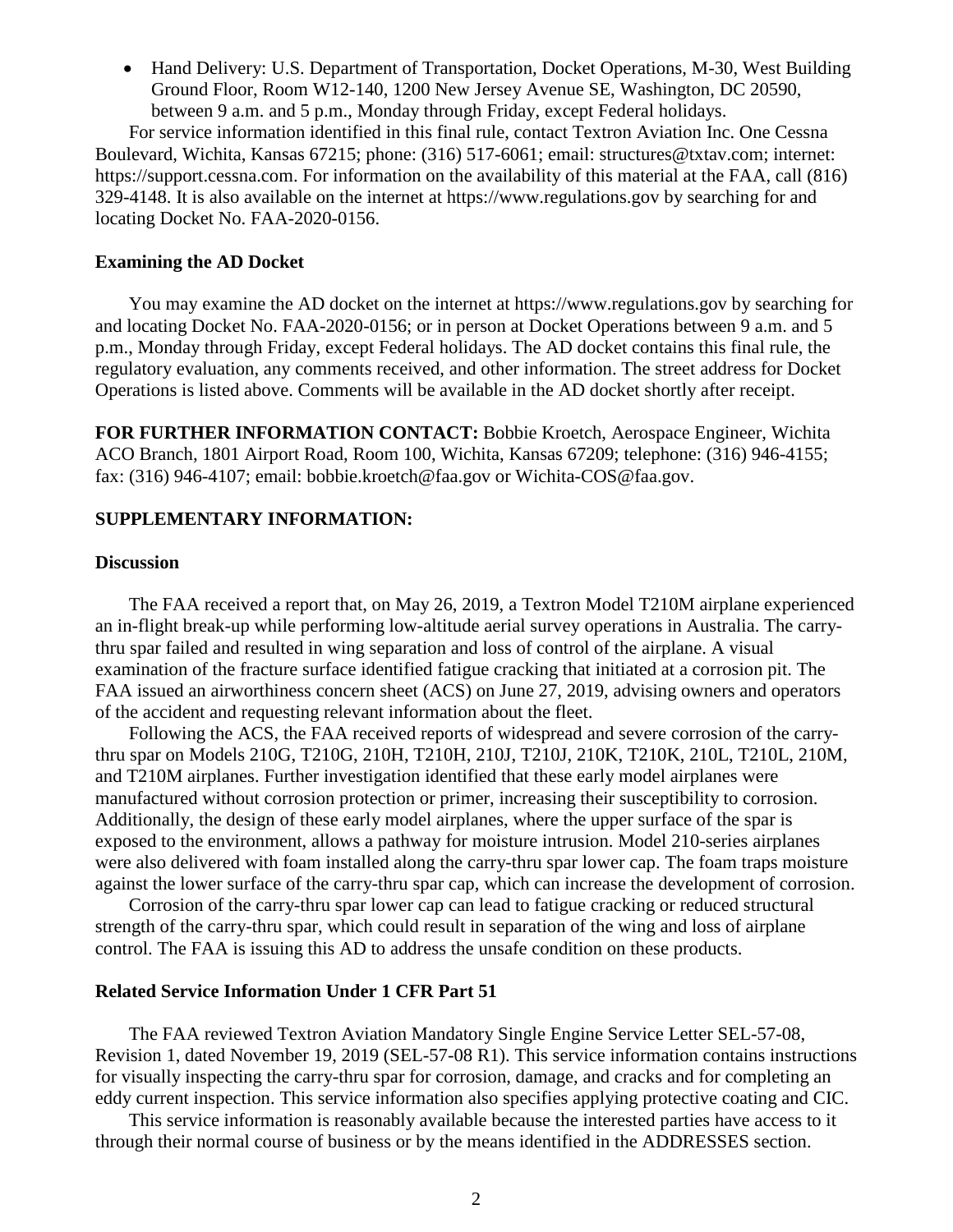# **Other Related Service Information**

The FAA reviewed Textron Aviation Mandatory Single Engine Service Letter SEL-57-08, dated November 1, 2019, which contains the same instructions and repair criteria as SEL-57-08 R1.

The FAA also reviewed Textron Aviation Mandatory Single Engine Service Letter SEL-57-06, dated June 24, 2019, and Textron Aviation Mandatory Single Engine Service Letter SEL-57-06, Revision 1, dated November 19, 2019. This service information contains instructions for visually inspecting the carry-thru spar for corrosion and doing an eddy current inspection of the carry-thru spar regardless of whether corrosion is found and removed. This service information also contains instructions for applying CIC, but does not specify applying protective coating.

# **FAA's Determination**

The FAA is issuing this AD because the FAA evaluated all the relevant information and determined the unsafe condition described previously is likely to exist or develop in other products of the same type design.

# **AD Requirements**

This AD requires accomplishing the actions specified in SEL-57-08 R1 with the exception of the differences discussed in the Differences Between the AD and the Service Information section located below. This AD also requires reporting the inspection results to the FAA by email at Wichita-COS@faa.gov.

# **Differences Between the AD and the Service Information**

- Although Textron SEL-57-08 R1 also applies to Models 210N, P210N, T210N, 210R, P210R, and T210R airplanes, this AD does not. Models 210N, P210N, T210N, 210R, P210R, and T210R airplanes were manufactured with corrosion protection. While the spars on these models are subject to corrosion, the reports the FAA has received indicate the corrosion is not as widespread or severe as on the earlier models manufactured without corrosion protection. Therefore, the FAA has determined to not include Models 210N, P210N, T210N, 210R, P210R, and T210R airplanes in this immediate AD action; however, the FAA may take AD action that applies to these models in the future.
- Textron SEL-57-08 R1 allows up to 12 months to comply with the actions in the service letter. Due to the widespread and severe corrosion affecting a substantial number of airplanes, this AD requires compliance no later than 60 days after the effective date of this AD.
- Textron SEL-57-08 R1 specifies inspecting all interior surfaces of the carry-thru spar, while this AD only requires inspecting the carry-thru spar lower cap, including the lower surface, edge, and upper surface of the lower cap. While the web and upper cap of the carry-thru spar may be susceptible to corrosion, evidence does not support including inspection of these areas as part of this AD. The FAA will continue to monitor reports of corrosion on all areas of the carry-thru spar for potential future action.
- Textron SEL-57-08 R1 does not require an eddy current inspection on the carry-thru spar unless the amount of material removed in the blended area exceeds 0.010 inch deep but is within limits. This AD requires eddy current inspection of all locations on the carry-thru spar where corrosion was removed. The fatigue crack on the Model T210M airplane that suffered the in-flight break-up initiated from a corrosion pit approximately 0.011 inch deep in the lower cap kick area. The less restrictive eddy current inspection requirements specified in SEL-57-08 R1 could potentially miss similar fatigue cracks on airplanes currently operating in the field.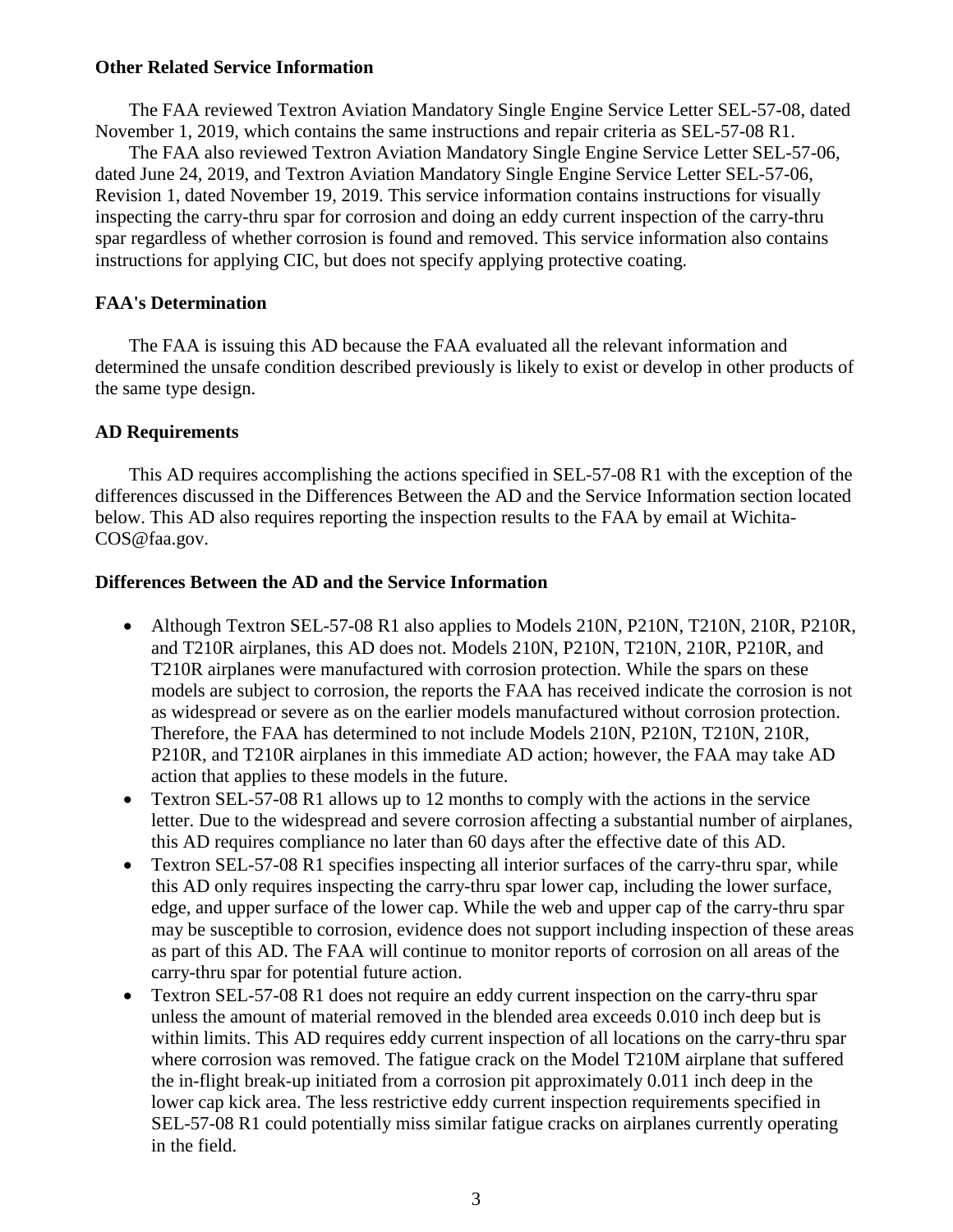- Textron SEL-57-08 R1 only requires an eddy current inspection of the lower cap kick of the carry-thru spar if corrosion is identified on the carry-thru spar cap. This AD requires a onetime eddy current inspection of the lower cap kick area of all affected airplanes, regardless of the results of the visual inspection. The fatigue crack on the Model T210M airplane that suffered the in-flight break-up initiated in the lower cap kick area. Cracks and corrosion damage may be difficult to identify through visual inspection alone. The FAA will use the results of the one-time eddy current inspection of the lower cap kick area, in part, to determine the necessity of future rulemaking action.
- Textron SEL-57-08 R1 specifies contacting Textron for evaluation and disposition of certain damage. Instead, this AD requires removing the carry-thru spar from service or repairing it (if possible) in accordance with the AMOC procedures identified in paragraph (o) of this AD. Operators should work with Textron to develop a repair in support of an AMOC request.
- Textron SEL-57-08 R1 provides instruction allowing airplanes that have complied with SEL-57-06 to complete the application of the protective coating and CIC within 200 flight hours or at the next annual inspection, whichever occurs first. This AD permits those airplanes that have complied with the visual and eddy current inspections in SEL-57-06, as required in paragraphs (g) and (h) of this AD, to complete the application of the protective coating and CIC within 12 months from the date of the visual and eddy current inspections.

## **Interim Action**

The FAA considers this AD interim action. This AD requires a one-time visual inspection of specified areas on the carry-thru spar lower cap and an eddy current inspection of the lower cap kick area and any locations where corrosion was removed. This AD also requires reporting the inspection results to the FAA. The FAA will analyze the inspection results received to determine further rulemaking action.

## **FAA's Justification and Determination of the Effective Date**

An unsafe condition exists that requires the immediate adoption of this AD without providing an opportunity for public comments prior to adoption. The FAA has found that the risk to the flying public justifies waiving notice and comment prior to adoption of this rule because of a severe and widespread corrosion issue affecting the carry-thru spar lower cap on some Textron Model 210-series airplanes. As of January 29, 2020, Textron has received 194 inspection reports on Models 210G, T210G, 210H, T210H, 210J, T210J, 210K, T210K, 210L, T210L, 210M, and T210M airplanes. Of these 194 reports, 96 airplanes have reported corrosion (49 percent) with 18 of those reports (9 percent) resulting in removing the carry-thru spar from service. The corrosion observed included several instances of exfoliation corrosion and stress corrosion cracking. The FAA has determined that the large number of corrosion reports and the severity of the corrosion identified on a critical single load path part necessitate issuance of an immediately adopted rule. If the corrosion initiates a fatigue crack or affects the carry-thru spar's ability to support the required structural loads, the airplane may suffer a catastrophic failure. Therefore, the FAA finds good cause that notice and opportunity for prior public comment are impracticable. In addition, for the reasons stated above, the FAA finds that good cause exists for making this amendment effective in less than 30 days.

### **Comments Invited**

This AD is a final rule that involves requirements affecting flight safety and was not preceded by notice and an opportunity for public comment. However, the FAA invites you to send any written data, views, or arguments about this final rule. Send your comments to an address listed under the ADDRESSES section. Include the Docket Number FAA-2020-0156 and Product Identifier 2019-CE-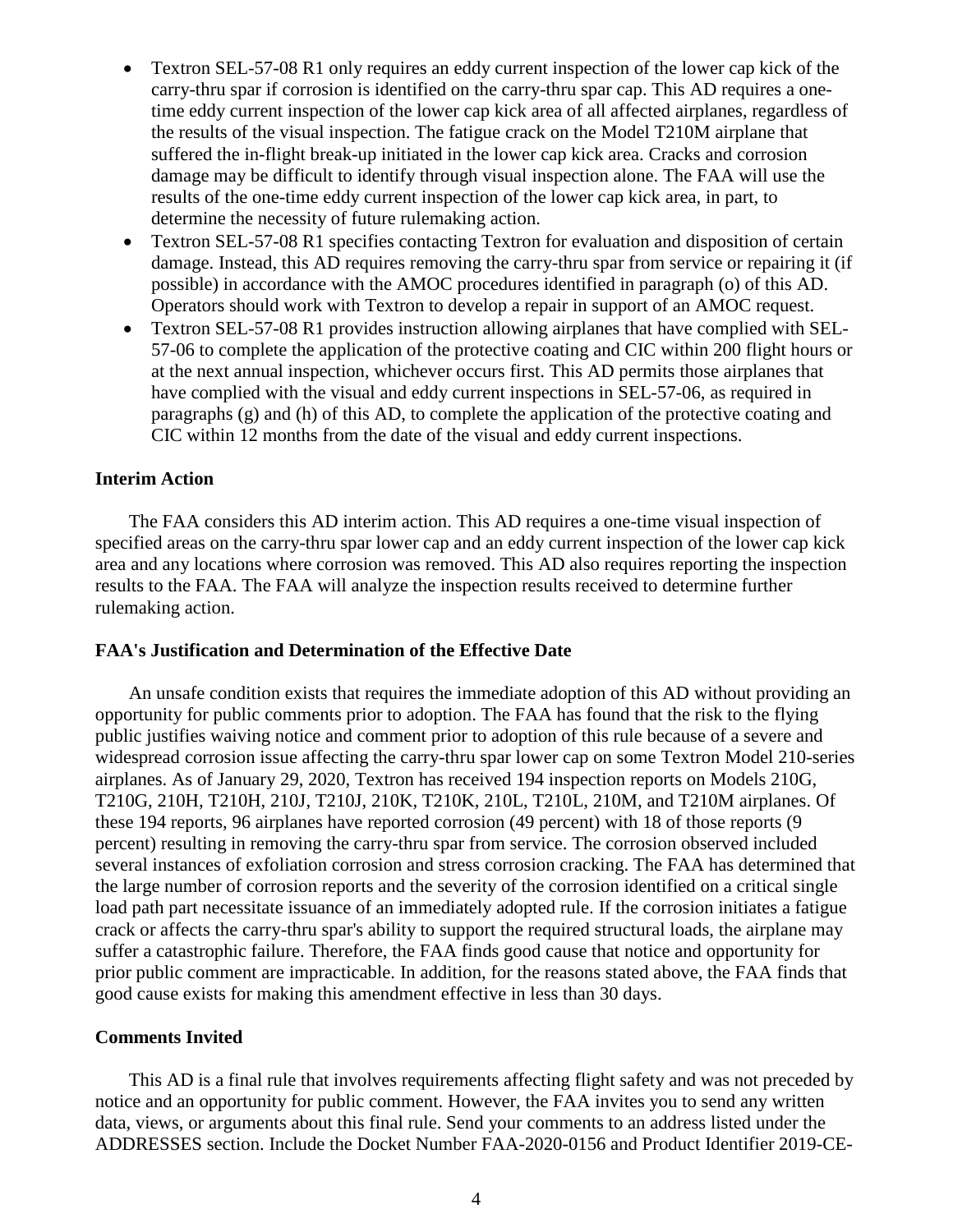053-AD at the beginning of your comments. The FAA specifically invites comments on the overall regulatory, economic, environmental, and energy aspects of this final rule. The FAA will consider all comments received by the closing date and may amend this final rule because of those comments.

The FAA will post all comments the FAA receives, without change, to https://www.regulations.gov, including any personal information you provide. The FAA will also post a report summarizing each substantive verbal contact the FAA receives about this final rule.

### **Costs of Compliance**

The FAA estimates that this AD affects 1,520 airplanes of U.S. registry. The FAA estimates the following costs to comply with this AD:

| <b>Action</b>                                                                                                                                                                                              | Labor cost                                                        | Parts cost | Cost per<br>product | Cost on U.S.<br>operators |
|------------------------------------------------------------------------------------------------------------------------------------------------------------------------------------------------------------|-------------------------------------------------------------------|------------|---------------------|---------------------------|
| Inspections (includes part removal for<br>access, removal of foam, visual inspection,<br>eddy current inspection of the cap kick<br>area, application of primer and corrosion<br>inhibitor and reassembly) | $15.5$ work-<br>hours $\times$ \$85 per<br>$hour =$<br>\$1,317.50 | \$340      | \$1,657.50          | \$2,519,400               |
| Report of inspection results                                                                                                                                                                               | 2 work-hours $\times$ Not<br>$\frac{1}{885}$ per hour =<br>\$170  | applicable | 170                 | 258,400                   |

**Estimated Costs**

The FAA estimates the following costs to do any necessary repairs based on the results of the inspection. The FAA has no way of determining the number of airplanes that might need these repairs:

| <b>Action</b>                           | <b>Labor</b> cost                                   | Parts cost                | Cost per<br>product |
|-----------------------------------------|-----------------------------------------------------|---------------------------|---------------------|
| Corrosion removal                       | 2 work-hours $\times$ \$85 per hour =<br>\$170      | <b>Not</b><br>applicable  | \$170               |
| On-condition eddy current<br>inspection | 1 work-hour $\times$ \$85 per hour = \$85           | $\vert$ Not<br>applicable | 85                  |
| Spar replacement                        | 160 work-hours $\times$ \$85 per hour =<br>\$13,600 | \$30,000                  | 43,600              |

### **On-Condition Costs**

The amount of work-hours necessary to complete the eddy current inspection and remove the corrosion will depend on the extent of the corrosion on the spar. The FAA has no way of estimating the work-hours that may be required for those procedures. The FAA's cost estimate assumes a minimum of one hour for the eddy current inspection and two hours for the corrosion removal. Replacement spars are not currently available from Textron. Textron no longer produces the current spar design, and they are working to develop a new spar design. The FAA does not have data to determine the availability of replacement spars from other sources.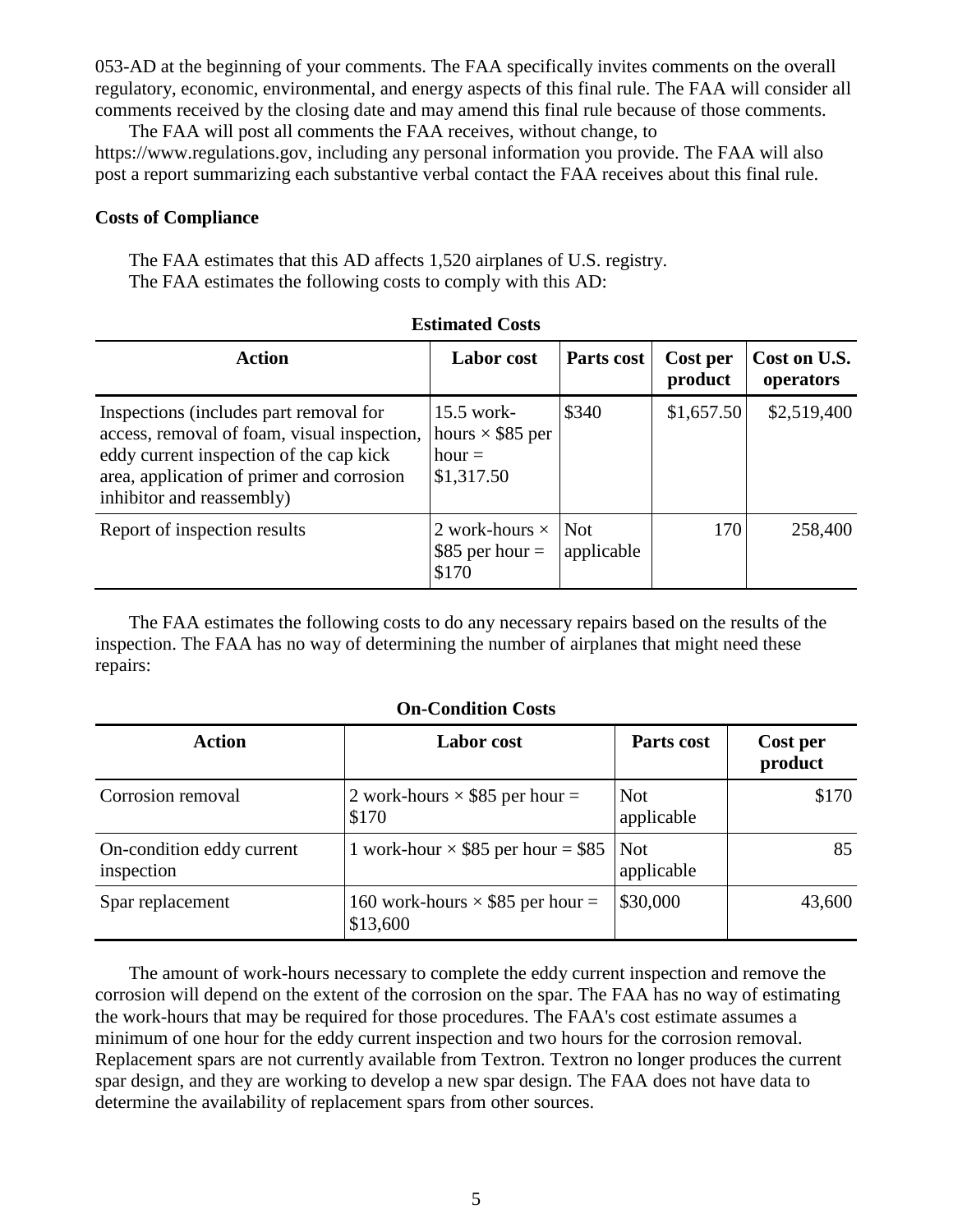### **Paperwork Reduction Act**

A federal agency may not conduct or sponsor, and a person is not required to respond to, nor shall a person be subject to a penalty for failure to comply with a collection of information subject to the requirements of the Paperwork Reduction Act unless that collection of information displays a currently valid OMB Control Number. The OMB Control Number for this information collection is 2120-0056. Public reporting for this collection of information is estimated to be approximately 2 hours per response, including the time for reviewing instructions, searching existing data sources, gathering and maintaining the data needed, completing and reviewing the collection of information. All responses to this collection of information are mandatory. Send comments regarding this burden estimate or any other aspect of this collection of information, including suggestions for reducing this burden to: Information Collection Clearance Officer, Federal Aviation Administration, 10101 Hillwood Parkway, Fort Worth, TX 76177-1524.

### **Authority for This Rulemaking**

Title 49 of the United States Code specifies the FAA's authority to issue rules on aviation safety. Subtitle I, section 106, describes the authority of the FAA Administrator. Subtitle VII: Aviation Programs describes in more detail the scope of the Agency's authority.

The FAA is issuing this rulemaking under the authority described in Subtitle VII, Part A, Subpart III, Section 44701: General requirements. Under that section, Congress charges the FAA with promoting safe flight of civil aircraft in air commerce by prescribing regulations for practices, methods, and procedures the Administrator finds necessary for safety in air commerce. This regulation is within the scope of that authority because it addresses an unsafe condition that is likely to exist or develop on products identified in this rulemaking action.

### **Regulatory Flexibility Act**

The requirements of the Regulatory Flexibility Act (RFA) do not apply when an agency finds good cause pursuant to 5 U.S.C. 553 to adopt a rule without prior notice and comment. Because FAA has determined that it has good cause to adopt this rule without notice and comment, RFA analysis is not required.

# **Regulatory Findings**

This AD will not have federalism implications under Executive Order 13132. This AD will not have a substantial direct effect on the States, on the relationship between the national government and the States, or on the distribution of power and responsibilities among the various levels of government.

For the reasons discussed above, I certify that this AD:

- (1) Is not a "significant regulatory action" under Executive Order 12866, and
- (2) Will not affect intrastate aviation in Alaska.

### **List of Subjects in 14 CFR Part 39**

Air transportation, Aircraft, Aviation safety, Incorporation by reference, Safety.

### **Adoption of the Amendment**

Accordingly, under the authority delegated to me by the Administrator, the FAA amends 14 CFR part 39 as follows: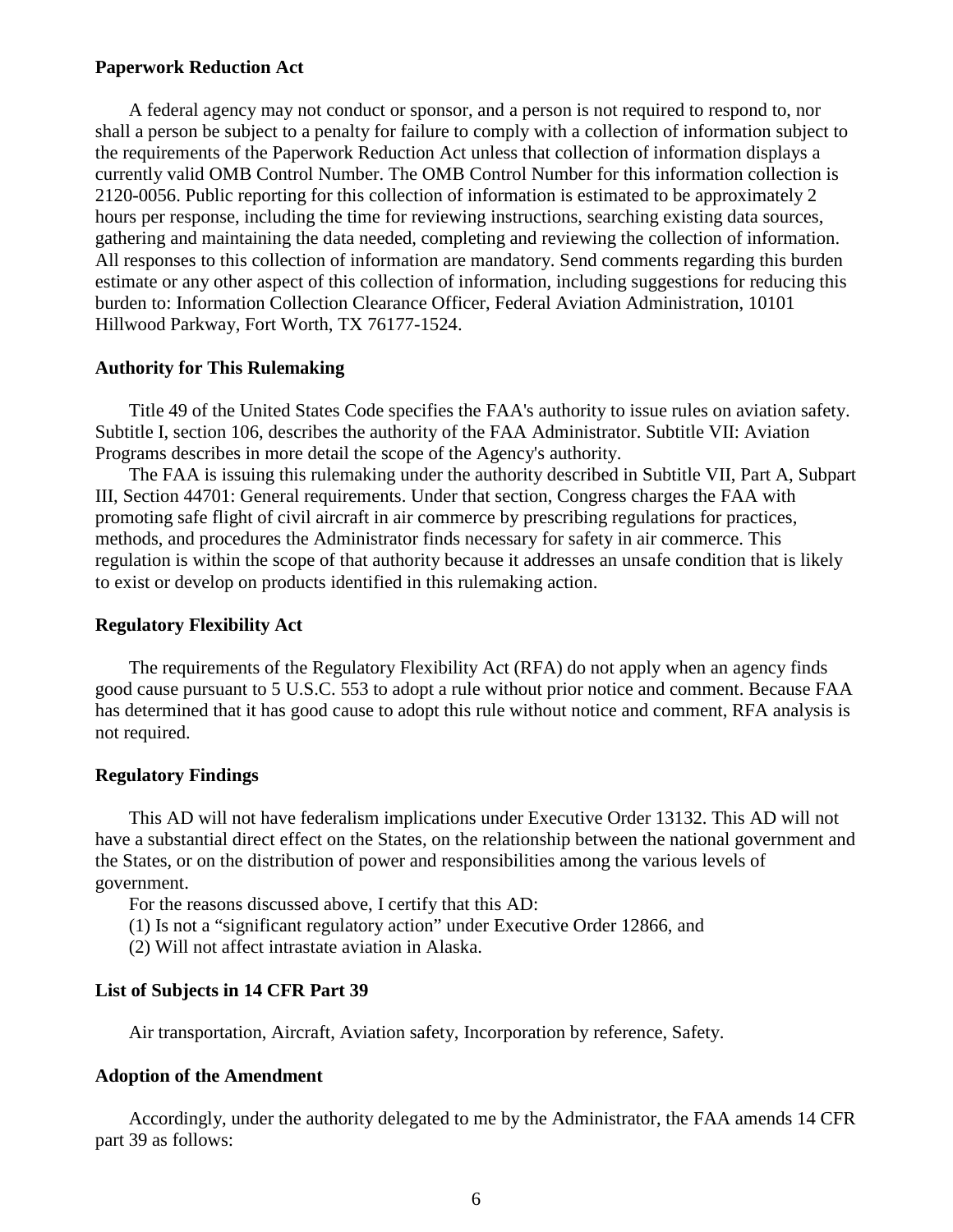# **PART 39–AIRWORTHINESS DIRECTIVES**

1. The authority citation for part 39 continues to read as follows:

Authority: 49 U.S.C. 106(g), 40113, 44701.

# **§ 39.13 [Amended]**

2. The FAA amends § 39.13 by adding the following new airworthiness directive (AD):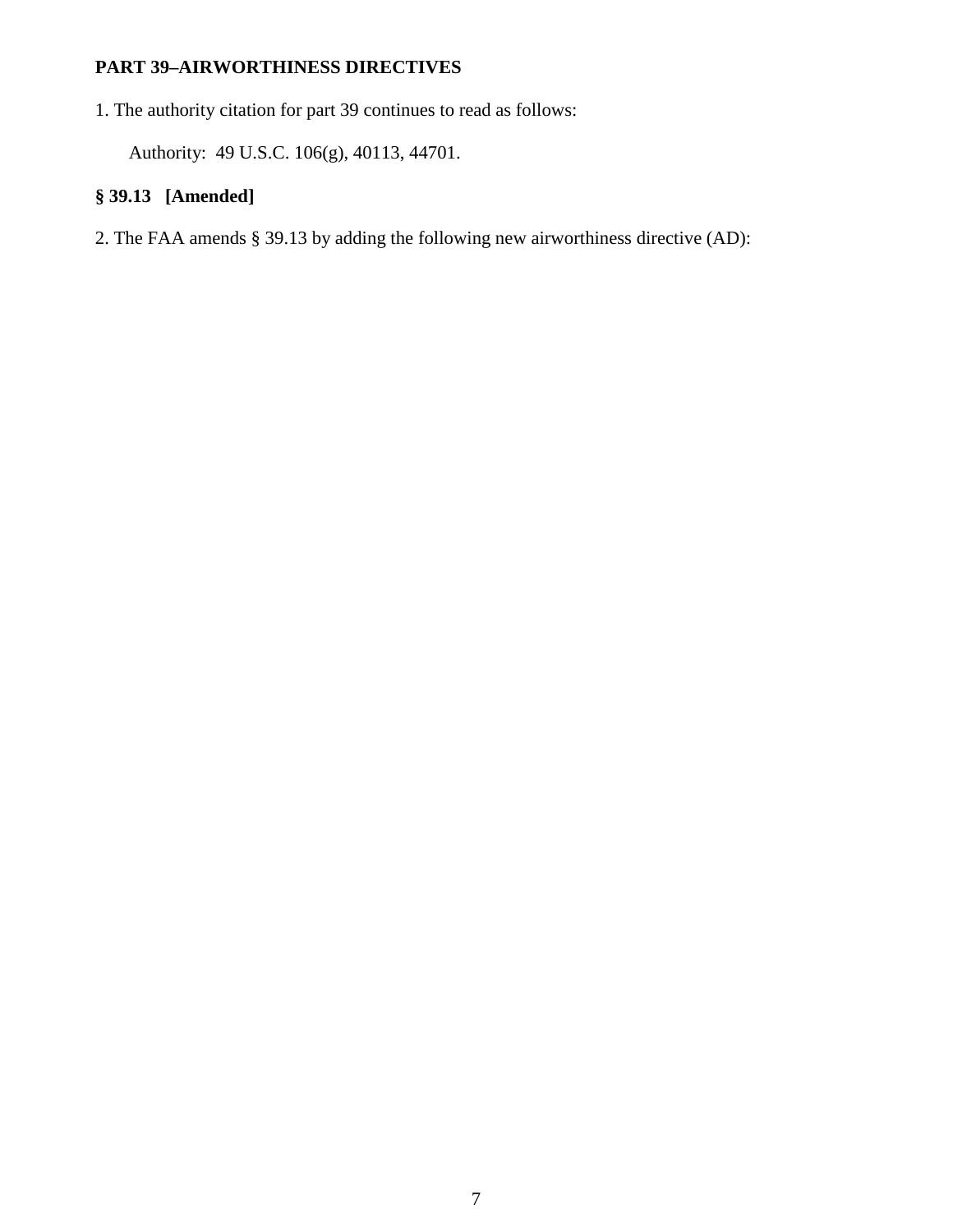

# **AIRWORTHINESS DIRECTIVE**

**www.faa.gov/aircraft/safety/alerts/** www.gpoaccess.gov/fr/advanced.html

**2020-03-16 Textron Aviation Inc. (type certificate previously held by Cessna Aircraft Company):** Amendment 39-21029; Docket No. FAA-2020-0156; Product Identifier 2019-CE-053- AD.

# **(a) Effective Date**

This AD is effective March 9, 2020.

# **(b) Affected ADs**

None.

# **(c) Applicability**

This AD applies to Textron Aviation Inc. (type certificate previously held by Cessna Aircraft Company) Models 210G, T210G, 210H, T210H, 210J, T210J, 210K, T210K, 210L, T210L, 210M, and T210M airplanes, all serial numbers, certificated in any category.

# **(d) Subject**

Joint Aircraft System Component (JASC)/Air Transport Association (ATA) of America Code 5310, Fuselage Main, Structure.

# **(e) Unsafe Condition**

This AD was prompted by the in-flight break-up of a Model T210M airplane due to fatigue cracking of the carry-thru spar that initiated at a corrosion pit and subsequent reports of other Model 210-series airplanes with widespread and severe corrosion. The FAA is issuing this AD to detect and correct cracks, corrosion, and other damage of the carry-thru spar lower cap, which, if not corrected, could lead to the carry-thru spar being unable to support the required structural loads and could result in separation of the wing and loss of airplane control.

# **(f) Compliance**

Comply with this AD within the compliance times specified, unless already done.

# **(g) Visual Inspection**

Within 60 days after March 9, 2020 (the effective date of this AD) or within the next 20 hours time-in-service (TIS) after March 9, 2020 (the effective date of this AD), whichever occurs first, prepare the carry-thru spar lower cap for inspection by following steps 4 and 5 of the Accomplishment Instructions in Textron Aviation Mandatory Single Engine Service Letter SEL-57- 08, Revision 1, dated November 19, 2019 (SEL-57-08 R1). Visually inspect the carry-thru spar lower cap (including the lower surface, upper surface, and edge) with a 10X magnification lens looking for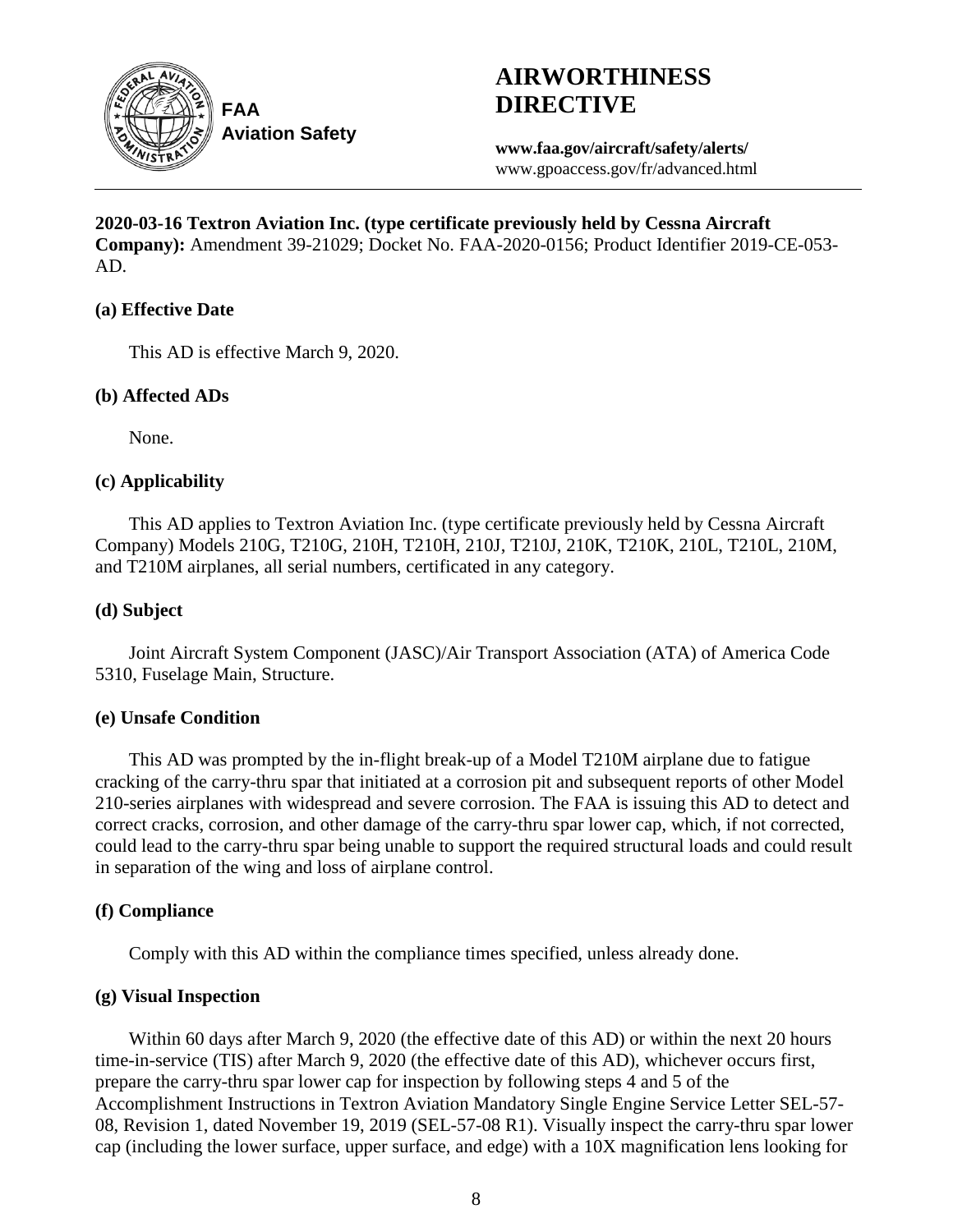corrosion, cracks, and damage. You are not required to inspect the lower cap to web radius, spar web, or upper cap. Refer to the 'Spar Dimensions' figure on page 6 and the 'Spar Detail' figure on page 7 of SEL-57-08 R1 for the location of the specific spar features.

(1) If there is a crack, before further flight, remove the carry-thru spar from service.

(2) If there is damage or evidence of previous removal of corrosion (blending), before further flight, either remove the carry-thru spar from service or repair the area using a method approved as specified in paragraph (o) of this AD. Comply with the requirements in paragraph (h) of this AD before further flight.

(3) If there is any corrosion, before further flight, remove the corrosion in the affected area by following steps 6.B.(1) through (7) of the Accomplishment Instructions in SEL-57-08 R1 and then mechanically measure the depth of the blended area using a straight edge and feeler gauge or a depth gauge micrometer.

(i) If the material removed in the blended area exceeds the allowable blend limits specified in table 1 (including the notes) of SEL-57-08 R1, before further flight, either remove the carry-thru spar from service or repair the area using a method approved as specified in paragraph (o) of this AD. Comply with the requirements in paragraph (h) of this AD before further flight.

(ii) If the material removed in the blended area does not exceed the allowable blend limits specified in table 1 (including the notes) of SEL-57-08 R1, comply with the requirements in paragraph (h) of this AD before further flight.

(4) If the visual inspection did not detect corrosion, cracks, or damage and there is no evidence of previous removal of corrosion, comply with the requirements in paragraph (h) of this AD before further flight.

### **(h) Eddy Current Inspection**

(1) Complete an eddy current inspection of the carry-thru spar lower cap for cracks, corrosions, and damage in the following areas in accordance with step 7 of the Accomplishment Instructions in SEL-57-08 R1.

(i) The kick area as depicted in the 'Spar Dimensions' figure on page 6 of SEL-57-08 R1. You must complete an eddy current inspection of the lower cap kick area of your airplane regardless of whether corrosion was found as a result of the visual inspection in paragraph (g) of this AD.

(ii) All areas where corrosion was found and removed as a result of the inspection in paragraph (g) of this AD.

(2) If there is a crack, before further flight, remove the carry-thru spar from service.

(3) If there is any damage, before further flight, either remove the carry-thru spar from service or repair the area using a method approved as specified in paragraph (o) of this AD. After completing the repair, repeat the eddy current inspection of the repaired area before further flight.

(4) If there is any corrosion, before further flight, remove the corrosion by following the requirements in paragraph (g)(3) of this AD. You must repeat the eddy current inspection and comply with paragraph (h) of this AD for the area where the additional material was removed, but you do not have to repeat the eddy current inspection of the kick area.

### **(i) Corrosion Protection**

Before further flight after completing the eddy current inspection in paragraph (h) of this AD, apply protective coating and corrosion inhibiting compound (CIC) by following steps 9 and 10 of the Accomplishment Instructions in SEL-57-08 R1.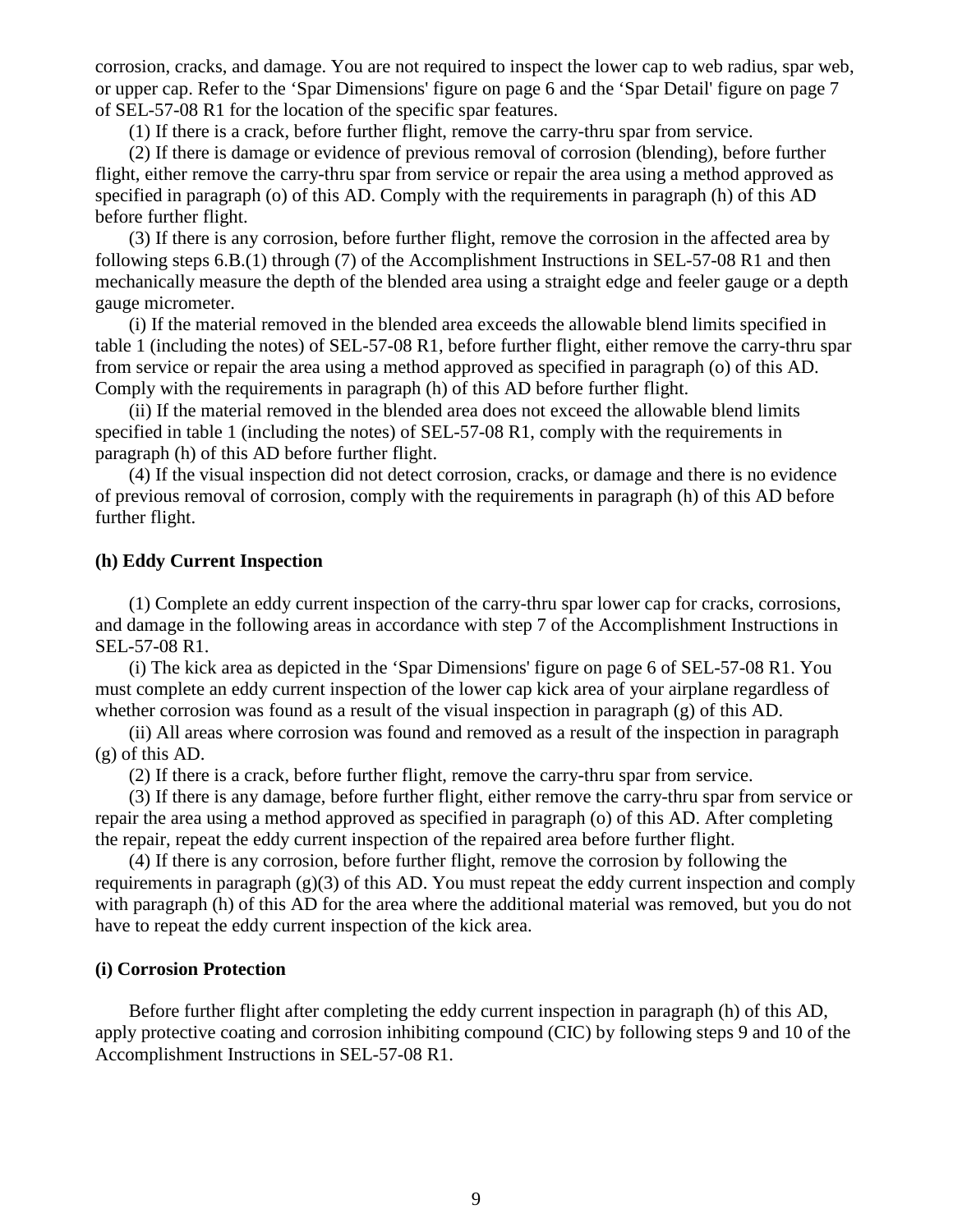### **(j) Installation Prohibition**

As of March 9, 2020 (the effective date of this AD), do not install on any airplane a carry-thru spar unless it has been inspected as required by paragraphs (g) and (h) of this AD and corrosion protection applied as required by paragraph (i).

### **(k) Reporting Requirement**

Within 10 days after completing the inspections required by this AD or within 10 days after March 9, 2020 (the effective date of this AD), whichever occurs later, report to the FAA by email (Wichita-COS@faa.gov) all information requested in the Carry-Thru Spar Inspection Report Attachment to SEL-57-08 R1.

### **(l) Credit for Previous Actions**

(1) You may take credit for the visual inspection required by paragraph (g) of this AD if you performed the visual inspection before March 9, 2020 (the effective date of this AD) using Textron Aviation Mandatory Single Engine Service Letter SEL-57-08, dated November 1, 2019 (SEL-57-08); Textron Aviation Mandatory Single Engine Service Letter SEL-57-06, dated June 24, 2019 (SEL-57- 06); or Textron Aviation Mandatory Single Engine Service Letter SEL-57-06, Revision 1, dated November 19, 2019 (SEL-57-06 R1).

(2) You may take credit for the eddy current inspection of the lower cap kick area and all locations where corrosion was removed on the carry-thru spar lower cap as specified in paragraph (h) of this AD if you performed the eddy current inspection before March 9, 2020 (the effective date of this AD) using SEL-57-08, SEL-57-06, or SEL-57-06 R1.

(3) You may take credit for the corrosion protection required by paragraph (i) of this AD if you performed those actions before March 9, 2020 (the effective date of this AD) using SEL-57-08.

(4) If you can take credit for the visual and eddy current inspections as specified in paragraphs (l)(1) and (2) of this AD but you did not apply protective coating and CIC to the spar, you must apply protective coating and CIC by following steps 9 and 10 of the Accomplishment Instructions in Textron SEL-57-08 R1 within 12 months after the date you completed the visual and eddy current inspections.

(5) To take credit for any previous action, you must have provided a completed Carry-Thru Spar Inspection Report, an attachment to Textron SEL-57-06, Textron SEL-57-06 R1, or Textron SEL-57- 08 to Textron Aviation Inc. before March 9, 2020 (the effective date of this AD), or you must comply with paragraph (k) of this AD within 10 days after March 9, 2020 (the effective date of this AD).

### **(m) Special Flight Permit**

Special flight permits are prohibited.

### **(n) Paperwork Reduction Act Burden Statement**

A federal agency may not conduct or sponsor, and a person is not required to respond to, nor shall a person be subject to a penalty for failure to comply with a collection of information subject to the requirements of the Paperwork Reduction Act unless that collection of information displays a currently valid OMB Control Number. The OMB Control Number for this information collection is 2120-0056. Public reporting for this collection of information is estimated to be approximately 2 hours per response, including the time for reviewing instructions, searching existing data sources, gathering and maintaining the data needed, completing and reviewing the collection of information. All responses to this collection of information are mandatory. Send comments regarding this burden estimate or any other aspect of this collection of information, including suggestions for reducing this